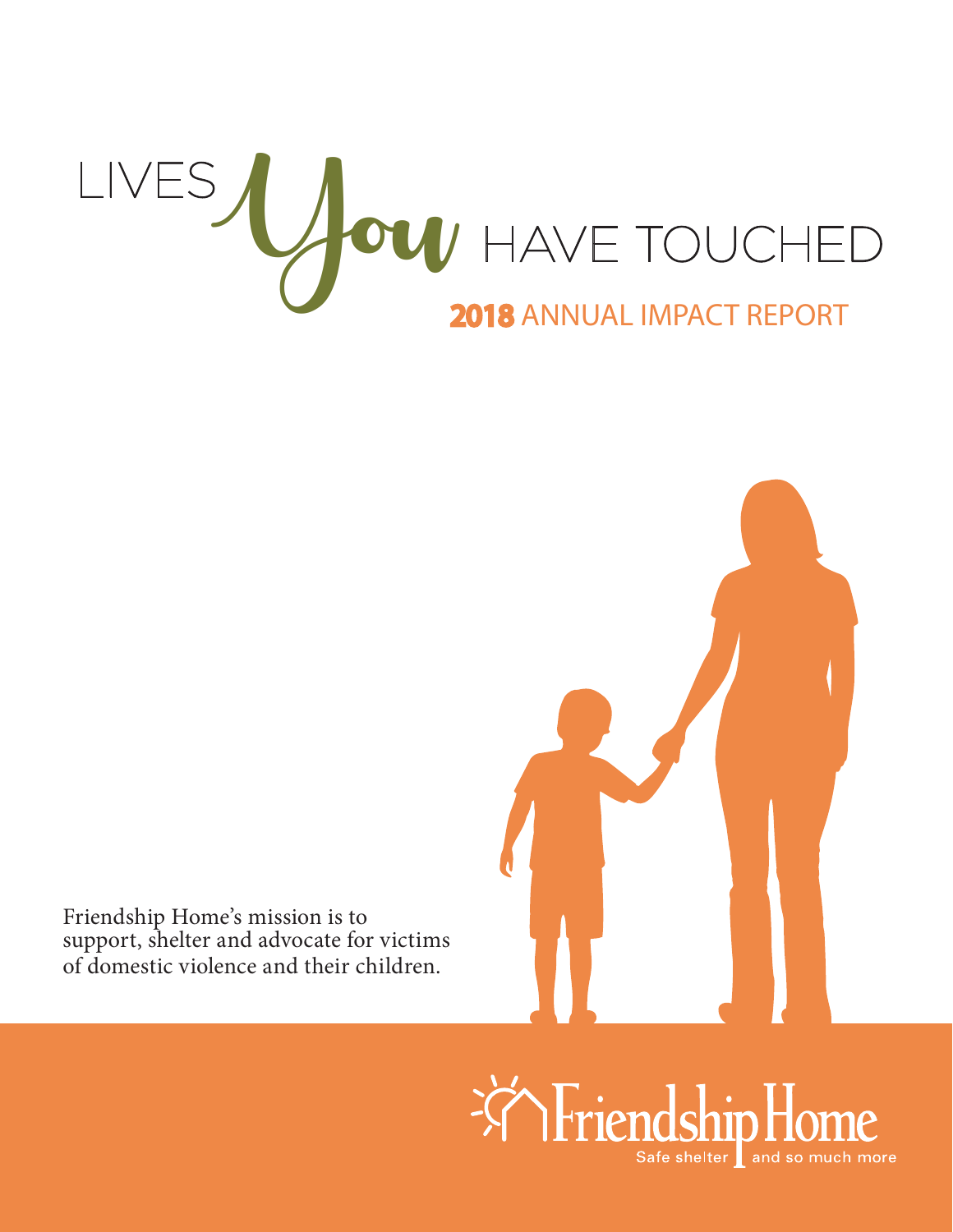# BOARD OF DIRECTORS

Kirk "Joe" Adams Kris Baack Tera Beermann Sharon Cirone Brad Ewerth Becky Ferguson Matt Ferris Debbie Gaspard Mary Jo Gillespie Ruth Hietbrink Pat Knapp Jill Miller Michon Morrow

Lindy Mullin Mary Nelson Sissy Ruley Darcie Ross Marcella Sanchez-Nelsen Brock Shelton Krystal Siebrandt Erin Soper Susan Swanson Wade Walkenhorst Crystal Wichita Lincoln Zehr

*"I am proud to serve on the Board for Friendship Home. Our partners, donors, and volunteers help Friendship Home change lives in our community every single day. While it is heartbreaking to know the need for shelter exists, it is heartwarming to realize the number of people in our community willing to volunteer their time and give so generously to make a real difference."*

– Debbie Gaspard Friendship Home Board President

2018 FUNDING SOURCES

 $TOTAL$  BUDGET = \$2,788,830 Other Income 1% Donations & Special Events 36% State of Nebraska 5% City of Lincoln 6% United Way 5% **Grants** 

### A MESSAGE FROM OUR EXECUTIVE DIRECTOR

Dear Friends,

Last New Year's Eve, on a frigid driveway in Lincoln, a young mother lay dying of multiple stab wounds. Dijah Ybarra had just told her boyfriend she didn't love him anymore and wanted to end their relationship. He pulled out a steak knife, stabbed the mother of his two young children more than 15 times and left her to die.

When I look back at domestic violence homicides in Lincoln the last few years, Dijah's story is all too familiar. The abuser is usually male and the victim female. The victim is trying to end the relationship. And small children are in the home.

Dijah's story is heartbreaking, an example of how lethal batterers can be and just how dangerous it can be for victims to leave the relationship. It serves as a powerful reminder that children are also victims of domestic violence. In fact, over 60% of those we served in shelter last year were children. Their stories, often told with a crayon and paper, are enough to bring even the flintiest to tears.

For the past 40 years, Friendship Home has offered families in Lincoln the safety and support they need to rebuild their lives, free from violence. This has only been possible because of YOU: a caring community that generously gives both time and resources.

Thanks to YOU, Friendship Home will continue to be there for families. Because every woman and every child deserves to feel safe at home.

Amy Evans

## 2018 ACCOMPLISHMENTS

•Implemented a new *Housing First Project* adding 8 additional housing units.

•Developed an evidence-based Lethality Questionnaire designed to improve victim safety.

•Offered a new eight-week psycho-educational support group focused on healing from trauma and creating non-violent, positive relationships, developed by Friendship Home's Licensed Mental Health Professional.

•A 2018 survey of women in shelter revealed 92% had better knowledge of community resources and 86% said they knew more ways to plan for safety (exceeding the federal benchmark of 65%).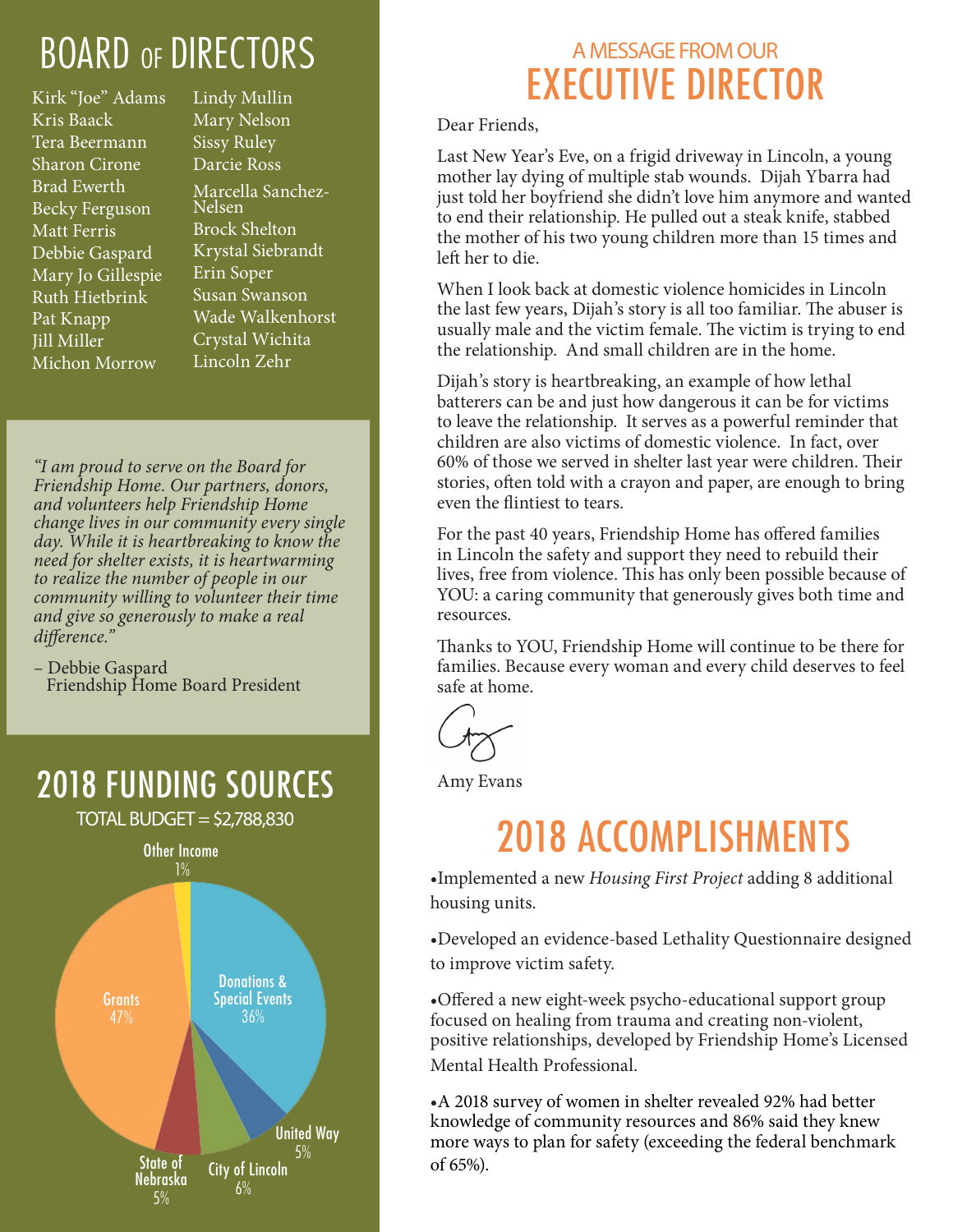# LIVES YOU HAVE TOUCHED

As we look at our statistics from the past year, we are struck by how vital our services continue to be for our community. For over 40 years Friendship Home - with your help - has been saving lives. While we dream of a day when our services are no longer needed, we count it a privilege to still be here providing safe futures for adults and children.

Over 1,500 victims of domestic violence were provided with supportive services and/or shelter when they fled from their abusive partner.

28,190 safe bed nights were provided for victims of domestic violence.

On average, we sheltered 120 women and children every day.

Over 63% of those sheltered were children.

1,177 victims received pre-shelter services, such as safety planning, counseling and strategizing next steps while waiting for safe shelter.

Friendship Home maintained 35 facilities where we provided vital services and resources for victims we served (1 communal shelter, 12 single family shelter apartments, 13 transitional apartments, 8 Housing First apartments and a service center.)

1,801 volunteers gave 12,092 hours of their time to support Friendship Home's programs and services.

#### LIVES REBUIL



"His first promise was that if I ever whispered a word of anything to anybody, he would kill me. His second promise was that if I ever tried to leave him, he would take the children so far I would never see them again. When I first visited with advocates at Friendship Home, I felt their compassion, caring and understanding. I finally felt safe. I couldn't remember the last time I had felt safe." - *Anna, a domestic violence survivor*

#### FROM OUR COMMUNITY PARTNERS

*"Domestic violence is the leading cause of homelessness among the families I work with at Lincoln Public Schools. From shelter to case management and advocacy, the wraparound approach at Friendship Home centers around the survivor and meets families where they are. Friendship Home is a vital partner in determining successful outcomes for families and children seeking safety and a new beginning. Our community is a safer place, thanks to the work that they do."*

– Ellen Reilly Homeless Outreach Lincoln Public Schools

*"The Lincoln Police Department can't fix domestic violence. We are often a temporary solution. We depend on human services agencies to support victims and their children and Friendship Home is one of our critical partners. I respect, admire and support Friendship Home not just as a police officer but as a member of this community, as a wife, as a mother, and as a woman."*

– Captain Michon Morrow Lincoln Police Department Friendship Home Board of Directors

*"A remarkable partnership with Friendship Home and the Lincoln Housing Authority began 28 years ago - based on our mutual goal of providing victims of domestic violence access to a safe home. Together we've had more impact, meeting the needs of victims, than either of us could have had on our own. Friendship Home is a crucial community partner in caring for some of our most vulnerable citizens."*

– Chris Lamberty Executive Director Lincoln Housing Authority